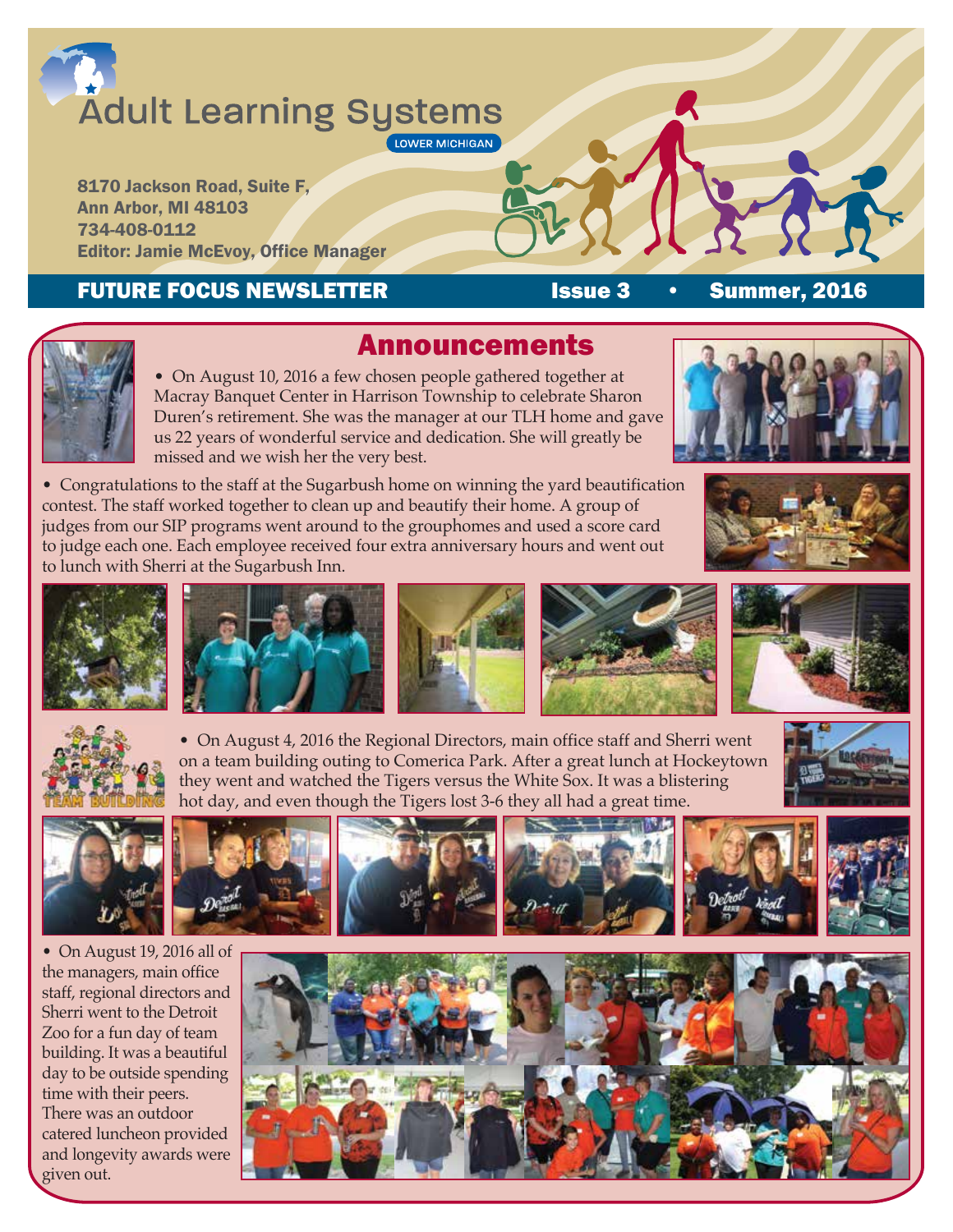

Please don't forget to nominate your favorite Direct Care Worker of the quarter. We do this each quarter and need your help in choosing our winners. Anyone, not just managers, can nominate a worker. One nominee will be selected from Macomb Co. and one will be selected from the rest of counties combined.

#### **Who qualifies:**

- Must be a DCW or med instructor
- Employed a minimum of 3 months
- Have ZERO discipline for the quarter
- Max of 2 nominees per site

### **DCW of the 3rd Quarter 15-16 (July 2016 – September 2016)**

### Nadia John (Macomb)

Nadia is a great employee that has been with TIP Roseville since we opened the program 3 years ago. She is very committed to the participants and they enjoy having her here. She strives to keep the participants involved in the



#### **Areas to consider when choosing:**

- Documentation
- Interaction with participants
- Specific acts that required person initiative
- Performance above and beyond normal job duties and responsibilities

#### Danielle Asselin (Macomb)

Danielle has been a great asset since starting at Zachary last year. She is very dependable, and willing to adjust her schedule whenever the need arises. She is very compassionate and empathetic when it comes to the care of our gentlemen. Danielle has been an extreme helpful with



household improvements and beautification. She was an enormous help with preparation for our recent Licensing and H & S audits that took place this quarter. She has been working diligently in the ICM system to help ensure that the participant information is correct and uploaded in time for our Program audit that is coming up. She is a great help to the supervisor, co-workers and the participants that reside in our home.



### Colleen Goldstein (Livingston)

Colleen has been working all different shifts between TAL and Briarwood without any complaints. She comes in early and stays over late whenever she is needed. She is a true team player. The TAL guys love her cooking and her good humor. We are lucky to have her here with us. Thanks for all you do!



# Cell Phone Discounts

As an employee of ALS-LM, we are excited for you to take advantage of this great offer through Verizon Wireless. You are eligible to get an 18% discount on your Verizon plan amount (NOT the total bill) and a 25% discount on all of your phone accessories. In order to take advantage of the discount, start by typing www.verizonwireless.com/discounts into your computer browser. Scroll down to input your work email address. You will then need to log into your email and click on the link that Verizon sends to you in order for the discount to be completed. It will take 1 to 2 billing cycles for the discount to show on your bill.

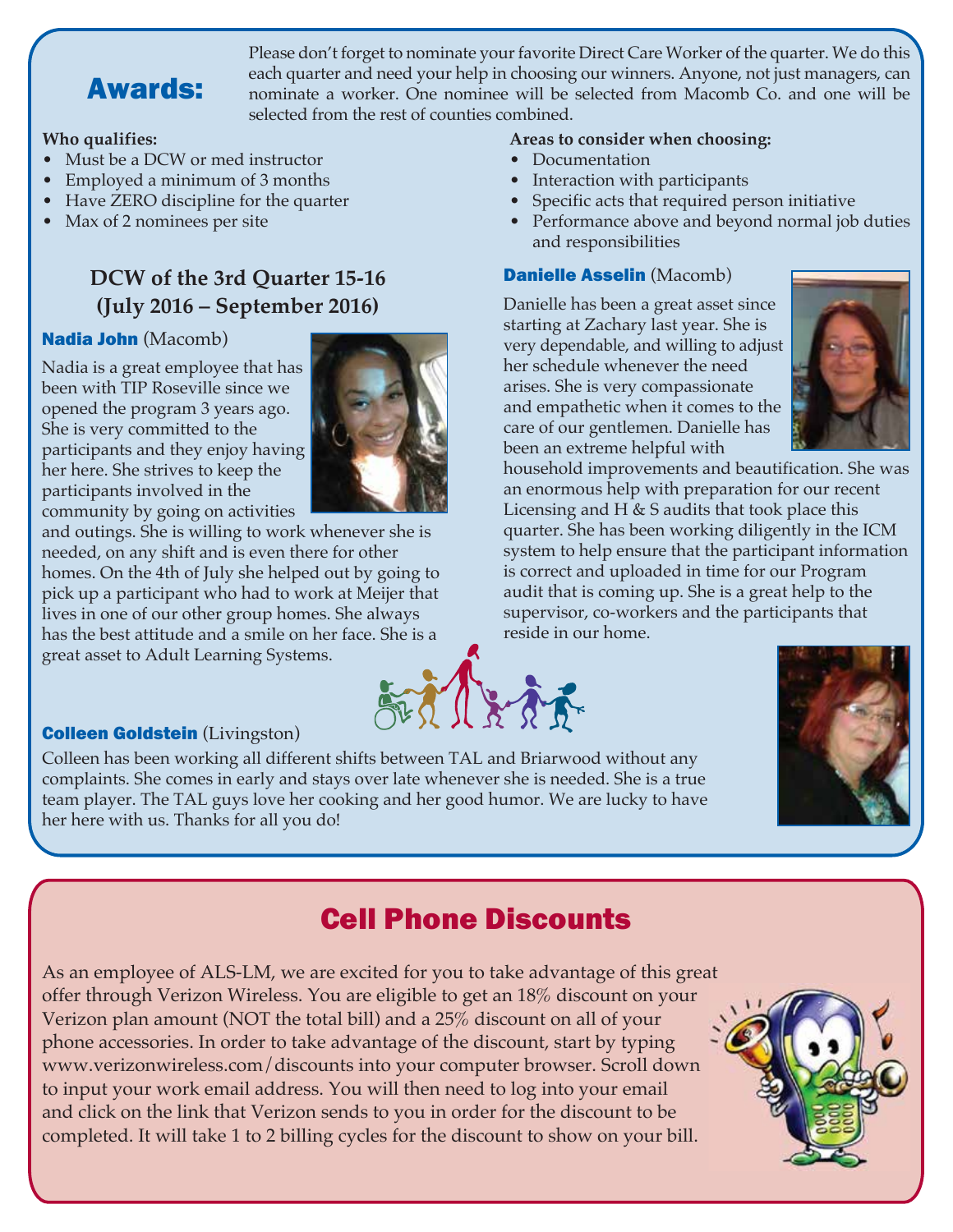# What's Been Happening???

Sherri Turner and Tracie Shier attended a luncheon with U.S. Senator Debbie Stabenow hosted by the Ann Arbor Chamber of Commerce on August 8, 2016. Ms. Stabenow spoke to a roomful Chamber member's regarding the current economic status of Michigan and Washtenaw County in addition to national issues facing the nation.



 The MacDD/MWL II consumers and staff enjoyed a baseball game at Comerica Park. They cheered the Tigers on as they took the win against the Chicago White Sox. Go Tigers!

 The consumers from MacDD/MWLII enjoyed the open house at Day Dreams Farm in Marine City. Consumers learned about the animal rescue program at the farm



Meadowlane hosted a picnic at metro beach. Trombley, Sugarbush, TLH, Abraham, Zachary and St. Clair were able to attend. They played chess and volleyball, everyone had a good time and some even went swimming at the pool.







The consumers at MacDD & MWLII recently spent the day in Frankenmuth. They did some shopping, ate lunch at the Bavarian Inn and took a relaxing ride on the Bavarian Belle Riverboat. Everyone had a great time and came home with fudge!

The consumers from MacDD/MWLII and Staff said "Goodbye to Summer" with a strike at Alley 59. They enjoyed having a lot of fun together and a pizza lunch.





The ladies at Leelane went to the Richmond Good Old Days on September 10, 2016. DG played games, winning five times. She won stuffed animals for the ladies. MB and MW went to the petting zoo. They all walked around the craft show and had a great time.









 The guys from Monroe CLS enjoyed a beautiful sunny day at the Calders Dairy Farm in Carlton Michigan. The consumers were very excited about being able to pet and feed the farm animals. They also got to see the milking process of the cows. While at Calder's the consumers were also able to eat homemade ice cream and sweet treats at the Eatery.